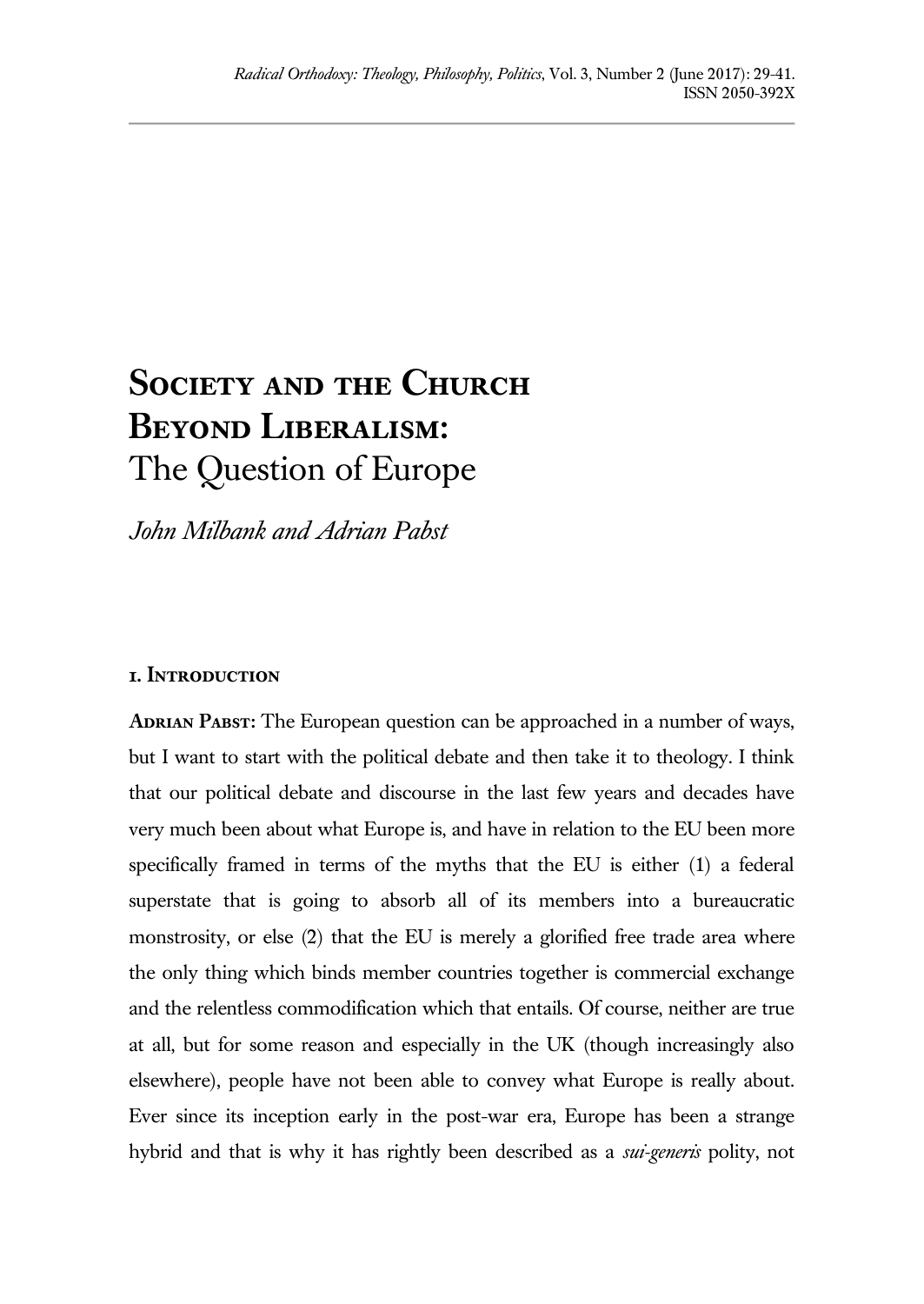really like anything else that exists in the world. It's not a state; it's not an international organisation; and it's certainly not just a trade arrangement. It has hybrid institutions, where, for instance, the European Commission proposes legislation but also carries out certain decisions. It's got the member states that come together in the European Council through the Council Ministers and form an *ad hoc* executive order. It includes the European Court of Justice, which is in some sense supreme, but not in others because it does not deal in all areas of the law; for instance, it has nothing to say about national security or the army. It's very hybridised; it is polycentric, and it involves overlapping jurisdictions. All of that goes to show that Europe as a political project doesn't fit into the standard theories of either political science or international relations.<sup>1</sup>

## **2. Europe as a neo-medieval project**

The European Union is in some ways a neo-medieval project.<sup>2</sup> It involves a version of sovereignty that is always already shared; it means that there is this complex space where people can associate that is neither about the state nor the

<sup>&</sup>lt;sup>1</sup> John Milbank and Adrian Pabst, *The Politics of Virtue: Post-Liberalism and the Human Future* (London: Rowman & Littlefield, 2016), 363:

The German constitutional court, in a landmark ruling on the Lisbon Treaty in June 2009, emphasised that the Union in its original outlook is not so much an international organisation or single state as a voluntary association of states. But now that the European Union has been captured by the logic of the market-state, its members need to strengthen the associational model that combines vertical, hierarchical elements with horizontal, egalitarian aspects. Based on overlapping jurisdictions and a complex web of intermediary institutions wherein sovereignty is dispersed and diffused, such a model can help re-embed both politics and economics within the civic and social bonds of civil society. Amid the current crisis of legitimacy, this suggests that the European Union should pursue a truly subsidiary polis that connects supranational institutions much more closely to regions, localities, communities and neighbourhoods. Most of all, the Union requires a much greater sense of a common demos with a mutual ethos and telos.

<sup>2</sup> See Milbank and Pabst, *The Politics of Virtue*, 83-84, 145, 212-215, 328-332.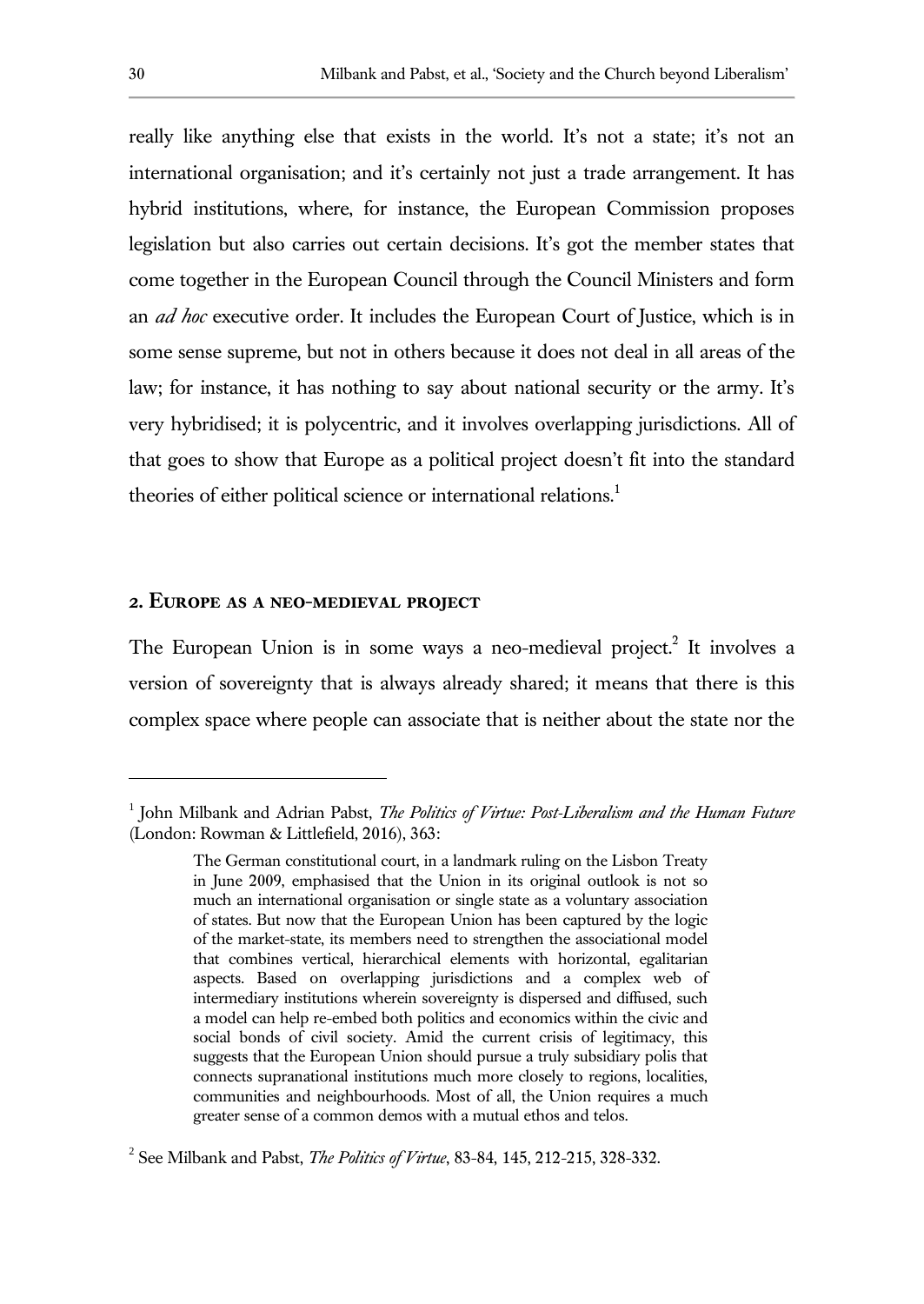l

market, but essentially about what we would call civil society. I am referring here to 'civil society' in a much more fundamental sense than the mere conjunction of NGOs and the third sector (as it has now come to be known). By no means do I wish to belittle NGOs and the third sector, but it is clear that that is what civil society is now chiefly about.<sup>3</sup> Of course, civil society is about the freedom of association around intermediary institutions. The reason why discourse on these matters this is not purely social-scientific discourse (contrary to what Neil Turnbull will have us believe), but part of a theological argument has to do with that which upholds this freedom of association around such institutions, namely, the Church. The Church was the first institution to guarantee this free space over and against rulers, including the absolute rulers in antiquity, whether in Ancient Egypt or Ancient China. There was no difference between rule and people, the ruler defined the people, the territory, and the state. With Judaism and Christianity, we witness the emergence of this free space with the prophets who hold the kings to righteousness. We witness the Church essentially providing a counter balance to the state. This is the legacy of which the EU is a very, very late and of course vastly imperfect expression. Ultimately, the argument we are trying to make in the *Politics of Virtue* is that Europe is best thought of as a community of culture, because that is ultimately what binds Europeans together above and beyond territorial borders or any kind of trade relations; it is those cultural ties that define us *as* Europeans.

Of course that goes for countries well beyond the confines of the EU, which is why ideally, what Europe *should* become is essentially a Europe that expresses a Constantinian vision which is inclusive of the whole of Europe, not just the Carolingian Europe of France, Germany, and the Benelux. A Constantinian vision which not only includes Britain and Ireland, but also stretches as far as

 $3$  In part, because a denuded civil society is more congenial to the expression of the fusion of the two apparently opposed liberal 'revolutions' (of the cosmopolitan left on the one hand and the conservative right on the other), see Milbank and Pabst, *The Politics of Virtue*, 15.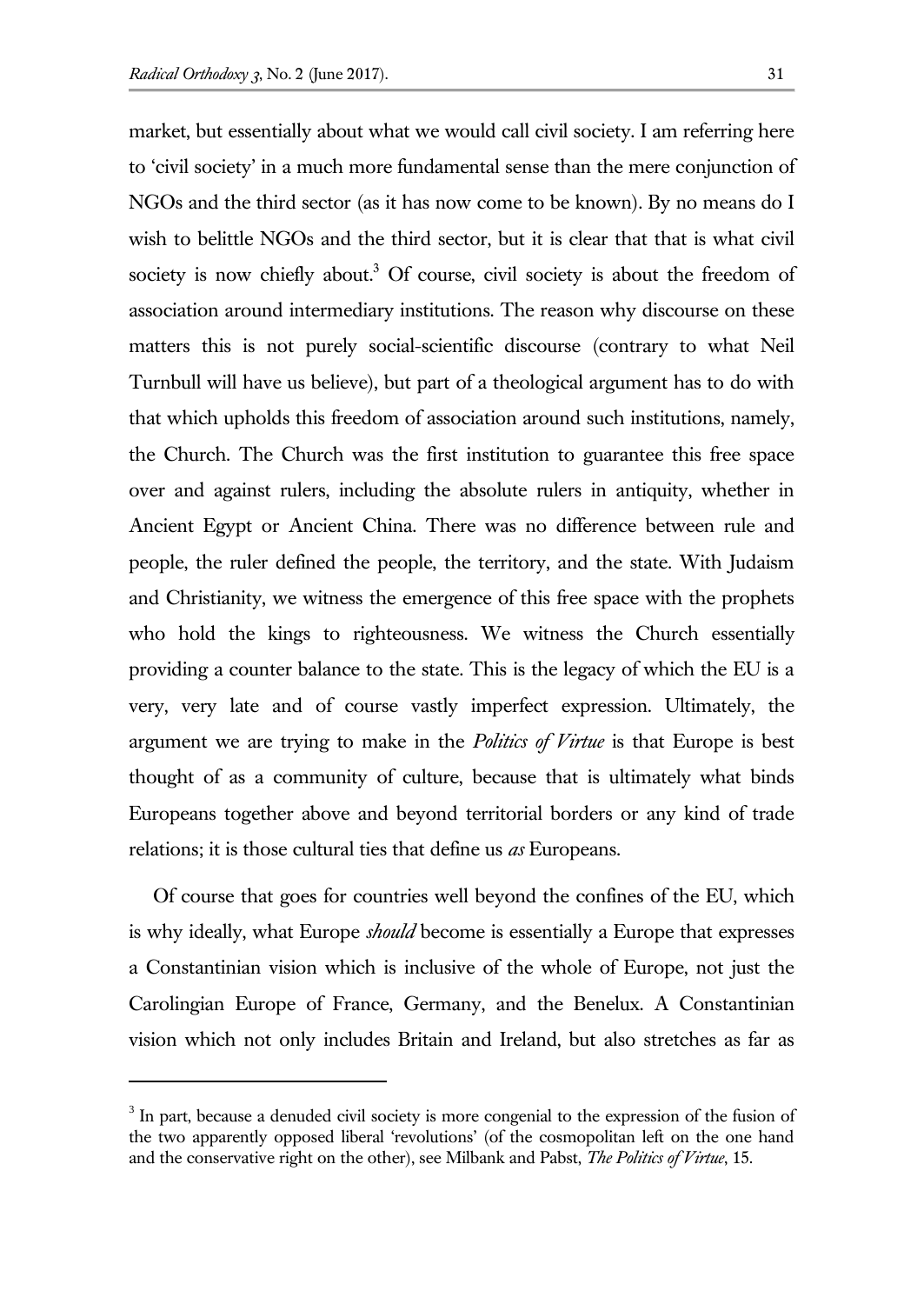Ukraine and Russia.<sup>4</sup> Of course, that's not available in the immediate state of European politics; it may take two, three, or even four generations. Nevertheless, if the EU ultimately wants to survive, it needs to recover its cultural vision. It cannot carry on with business as usual, passing rules and regulations that are very abstract and very remote from people's concerns; it cannot carry on dictating to countries saying 'We know what democracy is, therefore implement our model of democracy'; it cannot insist on abstract human rights. It really needs to reflect on and enhance the cultural bonds that are there, even if they are themselves imperfect and—as Philip Goodchild has pointed out—partly destroyed by capitalism and partly by an aggressive form of liberalism. The EU needs to recover this self-conception as a community of culture. What ultimately brought such a community about historically, and what can help it flourish once again, is the Church. The Church invested in public life, the Church invested in the economy, in culture and in education; in society. Without the Church there is no way in which Europe can really thrive. The Church is associated with other institutions (or rather it is related to institutions, since the Church is not an institution but a body) and in some sense is the association of all associations. As such it also provides links with other faith communities. We should always bear in mind that many religious minorities in Europe feel most comfortable not in an aggressively secular Europe, which denies their own religious identity, but rather in a Europe that upholds its own Christians and expresses a Christian outlook and enables other communities to have their own sense of the sacred respected

<sup>4</sup> Milbank and Pabst, *The Politics of Virtue*, 350; this would introduce the

novel possibility of Britain herself being the most commanding continental power because she would then pursue the ancient Constantinian vision of a pan-European polity ideally to be extended eastwards. This vision differs markedly from the restoration of the ancient Carolingian unity of France and Germany in the West, which at present faces its most serious intellectual and political challenge since 1939—the migration crisis, the Eurozone crisis, the influx of ISIS fighters, a global economic slowdown, Russia's provocations against Scandinavia and Eastern Europe and the corporate scandals of banks and car companies.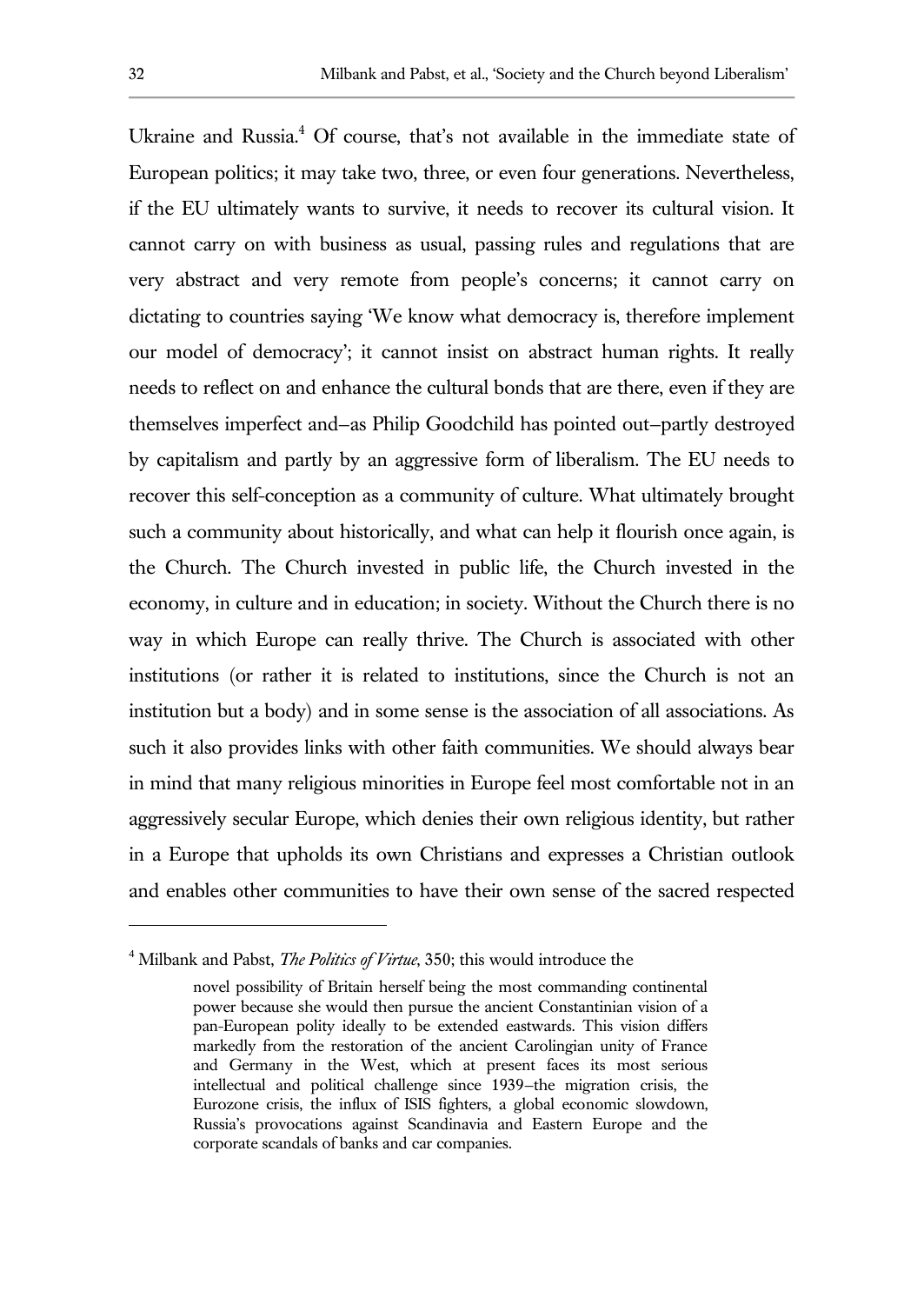$\overline{a}$ 

more publicly because it respects, as it were, its own sacred. An aggressively secular Europe simply has no future, not for Christians, not for Jews, not for Muslims, not for anyone. The argument that we are trying to make is that you actually need Christianity in order to uphold a genuine form of pluralism – not a formalistic pluralism of rights or contracts, but a substantive pluralism which ensures that people feel they are respected in their own relational identity.<sup>5</sup>

#### **3. The neo-medieval vision in Europe and beyond**

**JOHN MILBANK:** What is needed is something intermediate between nations as well as something like the UN. To some degree there exists a South American union; we need this also in Africa and so on. Adrian and I are also arguing for something which the 1945 Labour government were originally aiming at, though they had to give it up in the face of the Cold War, and that was to have a link between Europe and what was then still the British Empire (which then quickly became the British Commonwealth), in other words linking former dominions

<sup>5</sup> Milbank and Pabst, *The Politics of Virtue*, 80; this has its precedent in Britain's historical radicalism:

traditions of courage, commitment, loyalty and leadership shaped the workers' movement in Britain, France and then elsewhere, in resisting the worst excesses of the Industrial Revolution. Against the forces of the increasingly free market and the increasingly centralised state, British workers set up burial societies to honour their dead, and created cooperatives and mutuals to honour their communities and the places that they inhabited. They forged ties among Anglicans, Catholics, Methodists, other Nonconformists, Evangelicals and Jews that gave rise to an almost unique internationalist movement of patriots who honoured their country, its constitutional legacy, literary culture and singularly long history of political unity and organic development. This radical traditionalism transcends reactionary nostalgia whose fatalism is just as misguided as the progressive utopianism of both state communism and market capitalism. In keeping with the oldest socialist traditions in Britain and France, and with an echo of Radical Toryism reaching back to Cobbett, Wesley and Dr Johnson, post-liberals reject both these positions in favour of the endless creative reshaping of traditional prescriptions and the reforming of habits, which can seriously and drastically transform, beyond the illusory reach and damaging iconoclasm of revolutions.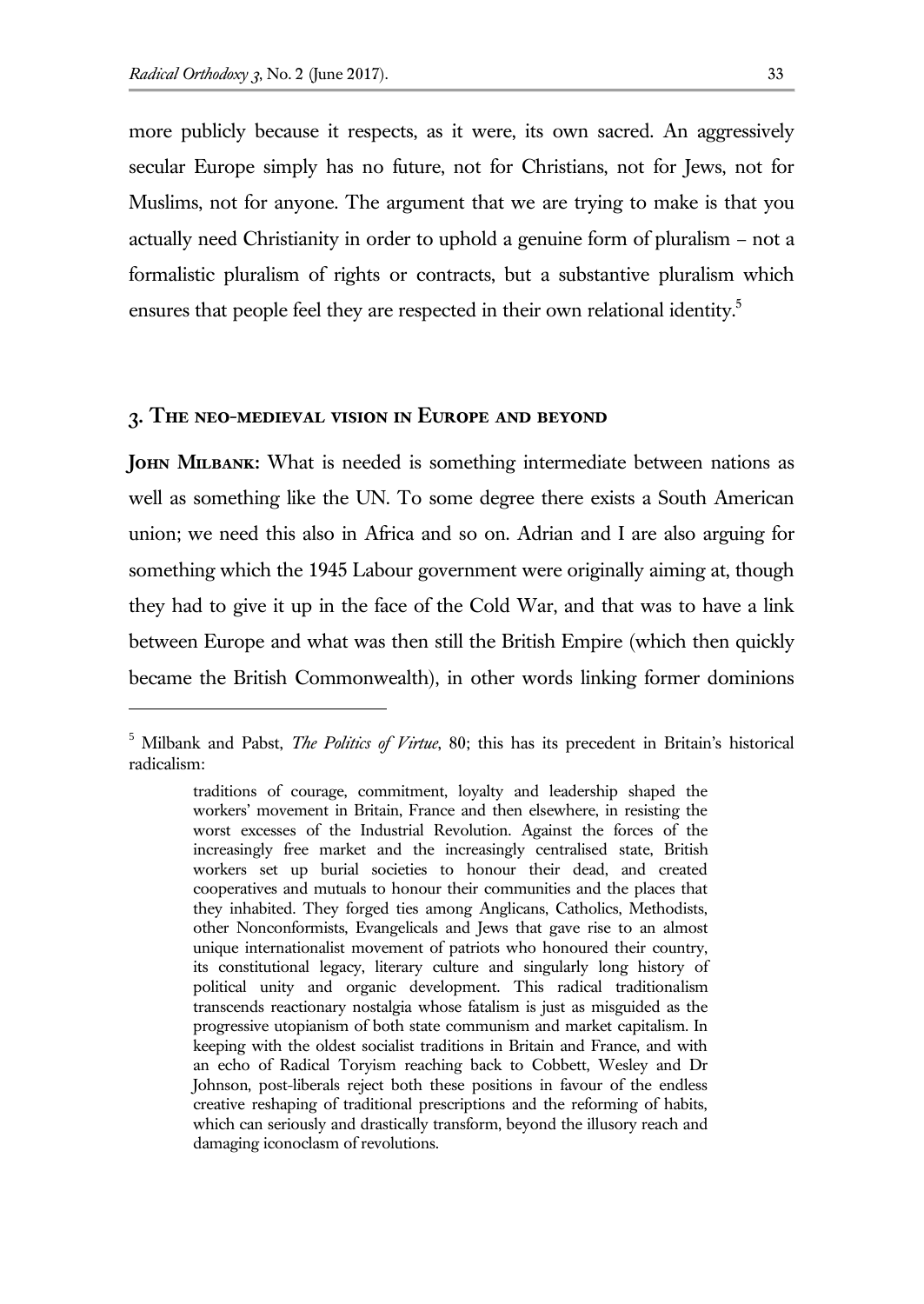into the European project as well to try to create networks of trade, for example, as well as NATO security situations. This would definitely be part of our vision, so when we talk about the Commonwealth Principle we mean something that can be extended and the EU is the big test and in a way so far it has worked. For all its terrible failings, it has worked remarkably well, though it is now facing a severe crisis. Part of this crisis concerns the national question; 'how do you fit in the reality of national identities?' Notwithstanding the extent to which we see them as having negative features, they constitute very powerful realities and I think that the trouble is the gulf between them. There are no European newspapers; there is no European television; there is a lack of a European conversation if you like, it is too opaque a thing even amongst intellectuals. Maybe churches are in a unique position to start developing that, because there is more inter-European interaction between Christians and theologians than there is amongst other communities. Even the level of knowledge in Britain of what goes on in French intellectual or cultural life is minimal, and this is a shocking situation. So how can people feel European if they don't feel like they are part of a European conversation and exchange, that goes beyond just food and travel?<sup>6</sup> Furthermore, we need to be able to articulate this European identity without it leading to the sense that it is violating peoples' immediate national identities. I know that this is a very difficult thing to achieve, but I think that it is one of the biggest vacuums in Europe. This is what makes people have no sense of self-expression when they are electing to the European Parliament; the fact that there are no European debates, just a series of national debates.<sup>7</sup>

<sup>&</sup>lt;sup>6</sup> Note that this surface of inter-European interaction corresponds to the thin conception of English identity described in *Theology and International Relations Beyond Liberalism*. Because the main problem described here refers to the gulf *between* nations, the lack of thick community at the European level problematises the articulation of a thick national selfconception, which, in accordance with the Burkean thesis, is irreducibly European.

<sup>7</sup> Milbank and Pabst, *The Politics of Virtue*, 363: 'For these reasons, the European Union should create a parliamentary system of bicameralism—with a lower house representing the people and an upper house representing cities, regions, nations, professions and faith communities'.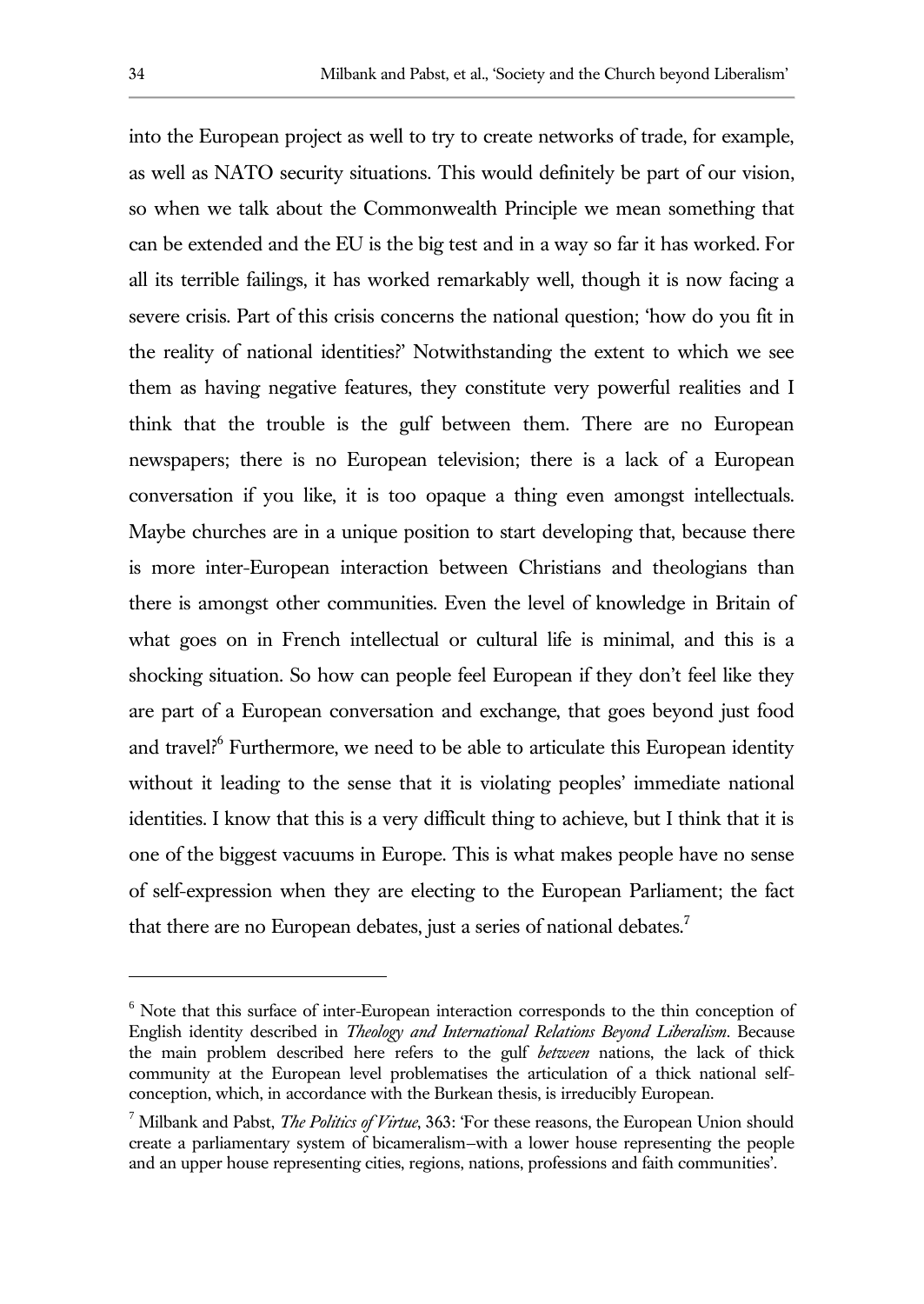To clarify, we are not advocating a return to any earlier form of political organisation. If this impression is conveyed, particularly in the context of wishing to articulate a neo-Constantinian vision, it is susceptible to the apparent danger of backsliding into something unwanted and repressive. I say that this is a merely apparent danger in part because totalitarianism is a specifically modern phenomenon, and it is totalitarianism that seems to be the perennial danger for some. In so far as our project is post-modern, it continuous with the postmodern accusation that there are features of modernity which now seem out of date, and this suggests something neo-medieval—but only in certain respects. It does not involve at all going back to crucial aspects of the Middle Ages. What it does involve is something very specific, namely the recognition that we seem to have gone beyond this post-Westphalian era of the nation-state. Consequently, international formations once again have assumed and must continue to assume a certain paramountcy so that in contradistinction to the modern account of sovereignty we have a rather more pluralistic model. This is why the Middle Ages become relevant, simply because they had a more pluralistic way of thinking about rule. Moreover, there is a sense in which the Catholic legacy has always favoured more pluralistic forms of sovereignty, which in a way allows the primacy of the spiritual, in the phrase of Jacques Maritain. What then dominates normatively, is not a political force but rather a cultural *focus* of unity such as the Pope. In many ways there is a sort of tendency now towards Empire and Caesarism; we have to deal with the forces leading to that, but the valid concerns need to be bent in a much more benign direction. But I suppose the whole force of our book is that we cannot now rely on liberal democracy as we know it, it needs a mutation.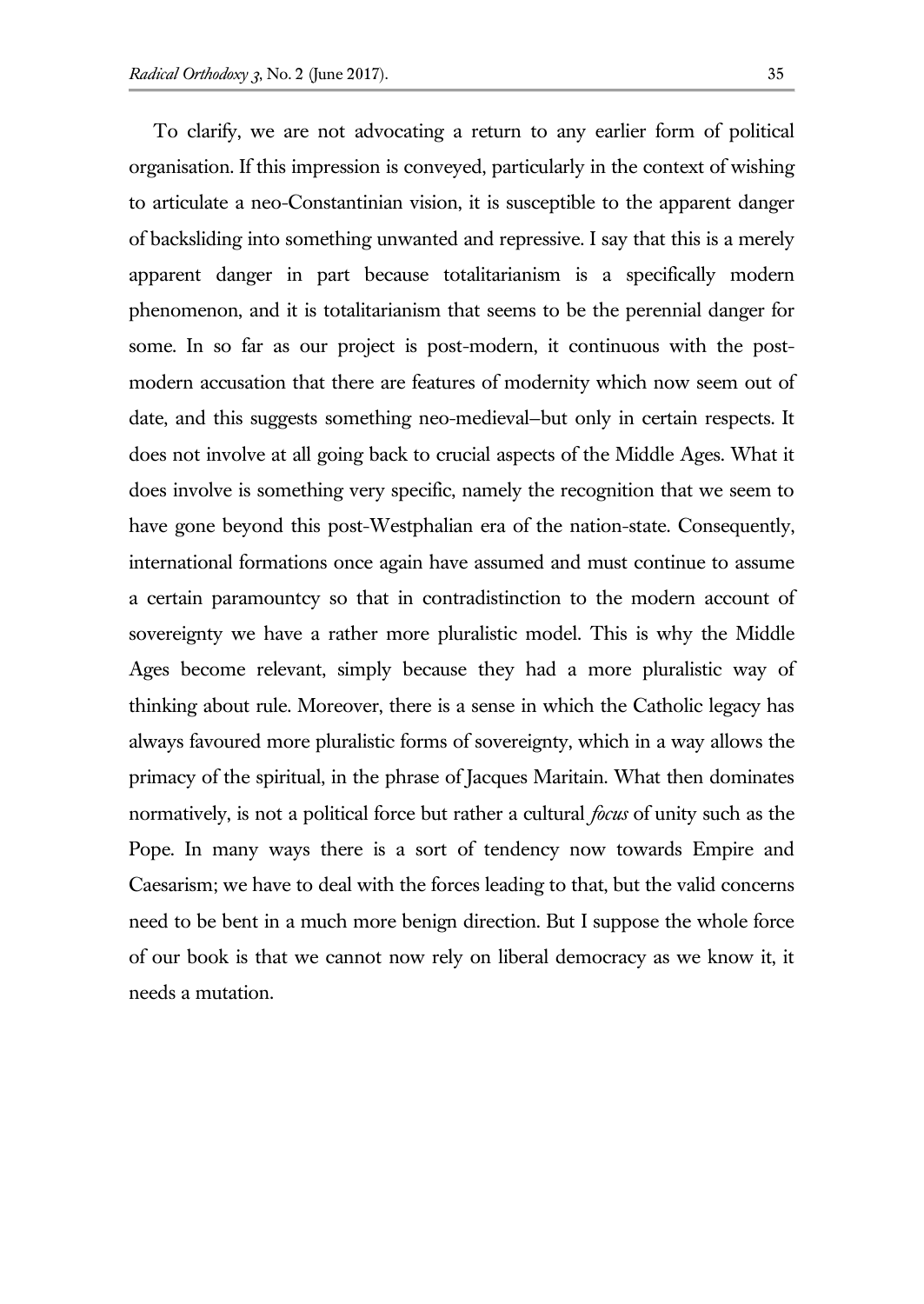### **4. Post-liberalism**

**Adrian Pabst:** There are a number of corrective directions vis-à-vis liberal democracy, in which we can approach this mutation. It seems clear to us that liberal democracy focused excessively on procedure, excessively on formalism, on formal rights, entitlements, and so on. It hasn't properly elaborated what sort of content or substance can give meaning to that. It's not that we want to abolish rights or contracts—that would be absurd—it's that we have seen an inversion of primacy, an inversion of priorities in our political discourse. Rather than talking about more substantial things like the common good, virtue, or honour, we have increasingly talked about ground rules of fairness (Rawls) and have forgotten that no society can work on that level, because it is too abstract for society. We don't all go behind the veil of ignorance to decide what a fair society must look like; it just doesn't work. This is a form of Kantian transcendentalism that as we all know works neither philosophically nor politically. The question then, is how can we have a greater balance between rights and contracts (which we all need in order to have a society, especially a complex one) on the one hand, and make proper space for things like the common good on the other? The common good is not an aggregation, the common good entails all sorts of irreducibly relational goods which we all have in common. Education, for instance, is a supremely relational good. Why? Because we are not all autodidacts; some of us might be for some things but there are always exceptions. Friendship is probably the most immaterial of all relational goods, but these goods are clearly also material; education, transport, health, these are all relational goods, viz., goods you can't have just on your own. But we don't have a discourse for the expression of relational goods as such, we only have the language of private and public goods, and we tend to completely miss out everything in between. So private goods become just things we have for immediate gratification and public goods are centrally determined and dictated things that we all have to have. Therefore we have to ask: how can we bring back, in a renewed and non-absolutist way, the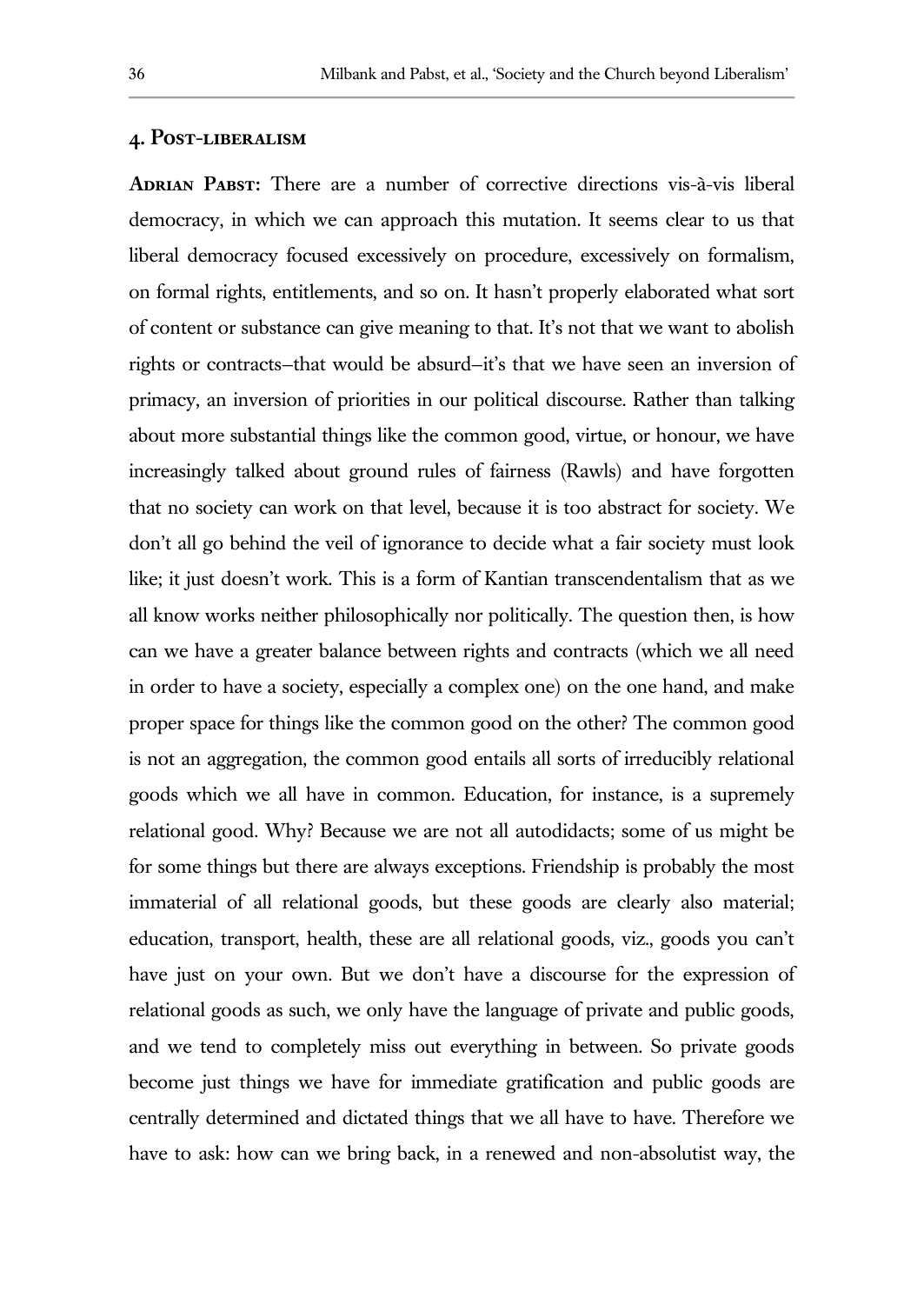$\overline{a}$ 

notion of the common good? That *is* where the debate is now, because we know, for instance, from business, that regulation will only get you so far. People who are criminal will always be a step ahead of any regulation you can come up with. So the real move is not to try to have better regulation, or more regulation, *ad infinitum*, but to try and really encourage, really incentivise and reward better behaviour, virtuous behaviour. That's what we need to talk about, not endless rules, nor indeed endless anarchy and how to cope with the consequences of it – neither will work. In this sense, our project is about the content or even spiritual substance of politics as an art of spiritual and embodied human creatures. If it seems similar to the Russian *sobornost*, that's because it is.

**John Milbank:** Yes, and we would like to make it clear that this notion of spiritual co-operation and relationality is closely tied to the question of Europe because if we are not Europeans we are absolutely nothing. I think it is evident that it is possible, within both the Church and theology, to have this conversation and this sharing. I don't think that it's the Church is the only body that is capable of eventuating this, but I do think that the Church's contributions are particularly congenial to such a conversation. The challenge then, for the Church is in a way to achieve a *more* substantive unity, without blocking other people from it, and I think that it will require something very practical – an infusion of all sorts of cultural, economic, and social activities with some kind of Christian spirit. Making a Christian difference, as Michel de Certeau has talked about, will be crucial; entering into these discourses that are ineluctably secular but showing how Christianity can somehow make a difference, a difference that can become something attractive. $8$  I think that some of the various Catholic lay movements like CNL, as well as other ones, have a very interesting way of belonging to this line of orthodox Christianity but with a strong integration of

<sup>&</sup>lt;sup>8</sup> See Michel de Certeau, *The Practice of Everyday Life*, trans. Steven Rendall (London: University of California Press, 1984).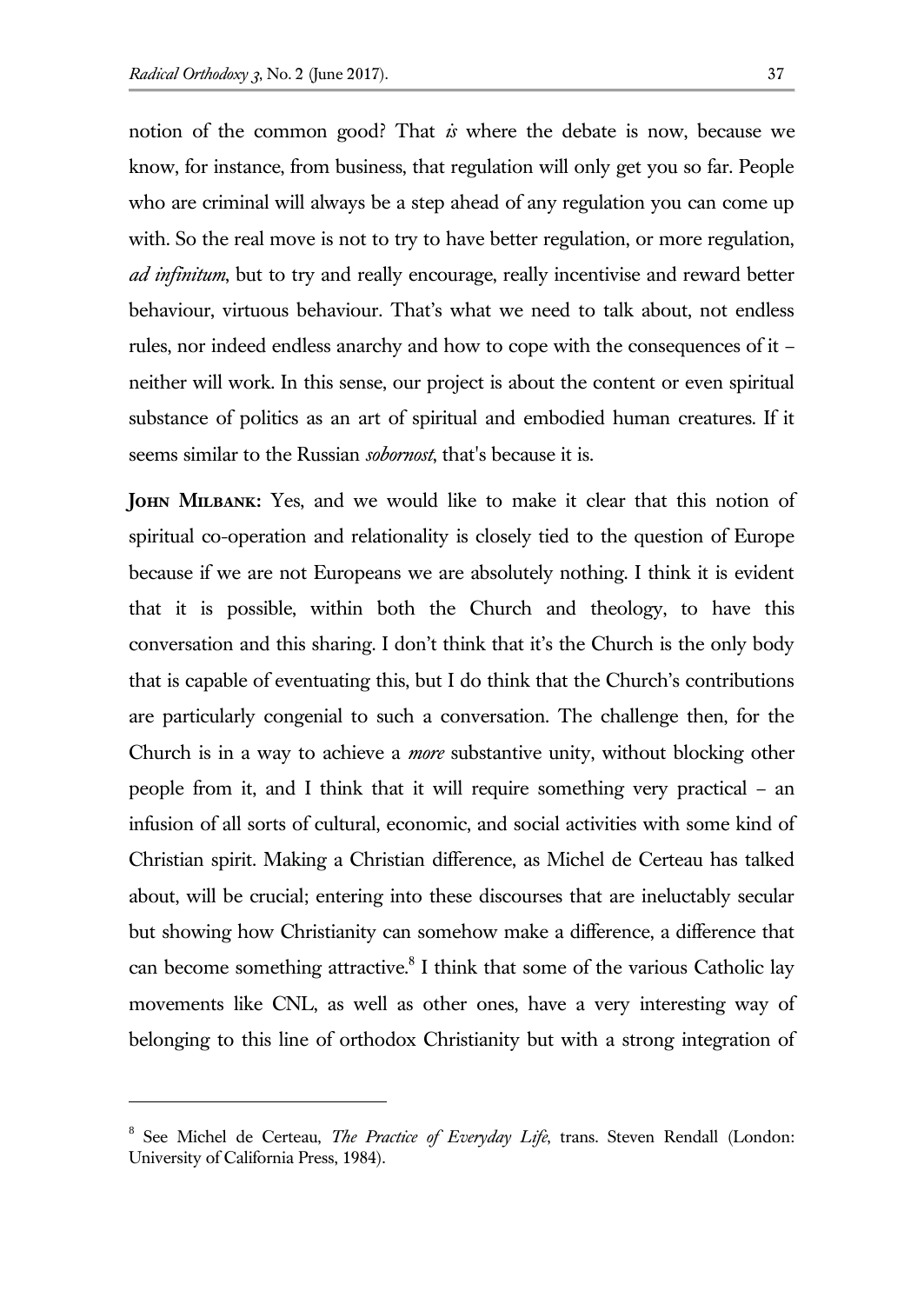nature and grace reducing closed boundaries. They are open to other sources of genuine wisdom. They almost operate at two levels: a very intra-ecclesial level, but also an area where engagement may be found and encouraged when there are coincidences about vision and practice with other groupings. And so, it is overwhelmingly a matter of culture, and this perhaps makes it a greater difficulty for us compared to the generation of Maritain. You can't totally ignore this question of power and authority without becoming some sort of kitsch theatre that simply reflects essentially secular debates in a kind of theatrical, ritualised, side show. So we necessarily arrive at the problematic question of how we infuse power structures.

In addition, I think that some of the issues that may have admitted to clear positions for our generation have stopped being so clear and we can no longer assume that there will continue to be a secular natural law consensus around everything. We are living in a world where even the Guardian is noticing that, for instance, the Netherlands is systematically murdering handicapped people.<sup>9</sup> And so we can't be quite so sanguine about questions of power, I think. Above all, this requires as its end to help to shape new forms of community that help to create a more attractive way of life that people will simply want to join in on, and for that reason. In that sense, our project is not only not an authoritarian project, but it can't work as one. In fact, we need this basic cultural project if we are going to defeat these new atavistic forces. As for the sources of these concerns vis-à-vis the nation-state and cultural atavism, it might well be that our modern theories of sovereignty are just secularised versions of papal absolutism, but very clearly (as research has shown), papal absolutism was a late medieval

<sup>&</sup>lt;sup>9</sup> See Xavier Symons, 'When it comes to euthanasia, not all slippery slope arguments are "bullshit"', *The Guardian* [Online] April 2017

https://www.theguardian.com/society/2017/apr/13/when-it-comes-to-euthanasia-not-all-slipperyslope-arguments-are-bullshit (accessed: 13 April 2017) and Allen, C., 'The label "incurable" is not a justification for ending a life', *The Guardian* [Online] May 2016 https://www.theguardian.com/society/2016/may/31/incurable-not-justification-for-ending-lifenetherlands-euthanasia (accessed: 13 April 2017).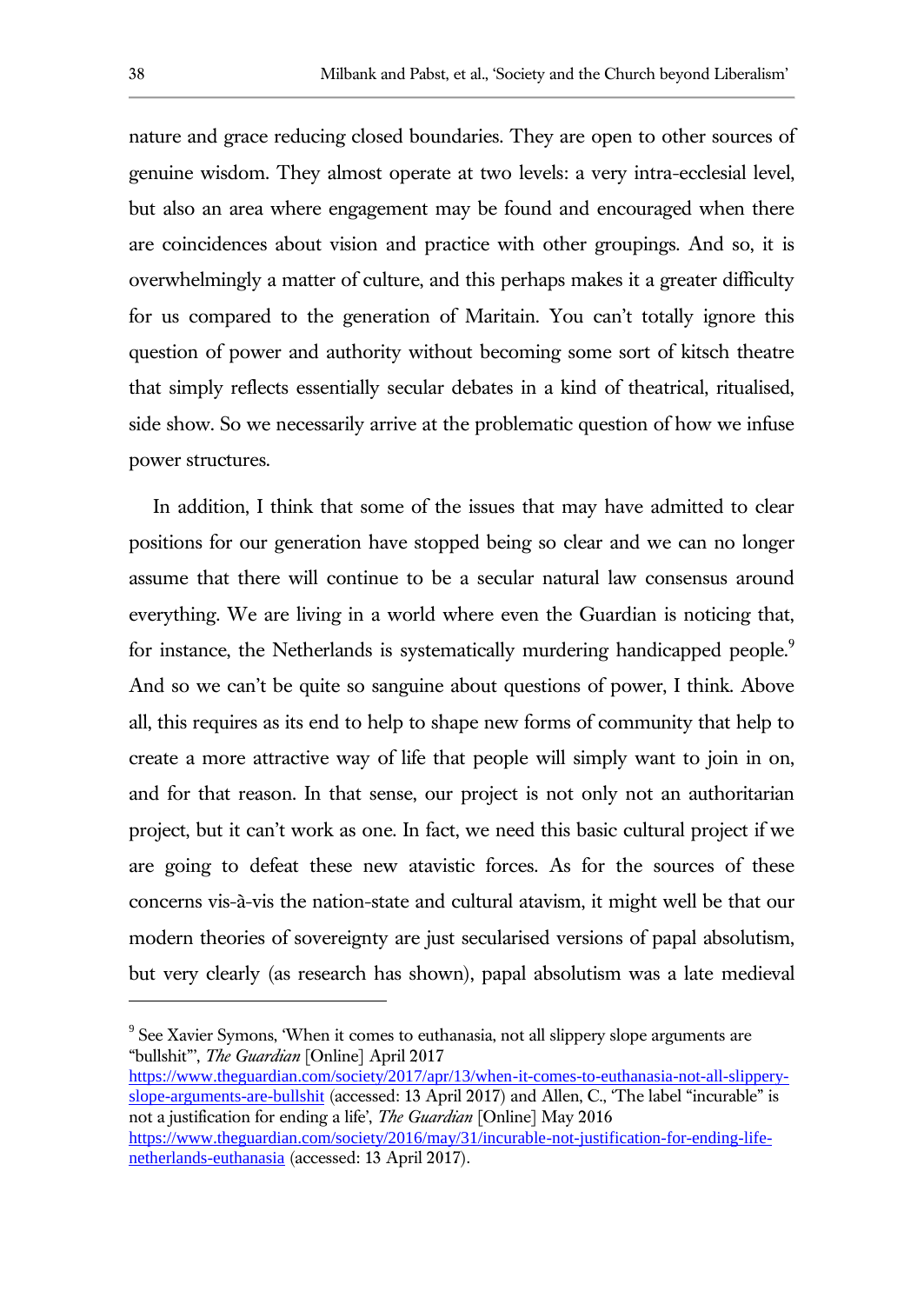invention. Nevertheless, in the face of orthodox and Anglican anarchy, we desperately need the papacy. We need a mixed constitution in the Church that we have never properly developed, in other words we need the Pope in council.<sup>10</sup> What we've got is an over-centralised Catholic church and extreme anarchy in other churches. The real challenge for the papacy is to be really bold. Modern technology makes it possible for the pope to say 'I am the head of all Christians'. The Pope now has infinitely more respect worldwide, even from Protestants, than ever before, and this is the effect of modern media. Now, how can this be creatively built up on? I am personally a heretic about this matter, I think that all these meetings about doctrine and things are a total waste of time. Inter-ecclesial progress will only come practically through increasing intercommunion. One thing I like to say in relation to this is that we are already one Church. The Catholic church already offers communion in certain circumstances. So it is a lie that we are not already one Church. We need to start on that basis, not with the idea that we are striving towards it. So we need to somehow work out *this* better political model which will then start to reverse the secular model—if it is the case that the whole trouble is false-ecclesiology in the first place.

## **5. The Church**

 $\overline{a}$ 

**Adrian Pabst:** I would also like to point out that what makes the Church unique and distinct from other institutions is precisely that it is not an institution but a living body; it's that it's all about personal rule.<sup>11</sup> In contradistinction to this, what we deal with today are all impersonal forms of rule: laws and contracts. But personal rule is something which people generally long for. Of

<sup>10</sup> See Milbank and Pabst, *The Politics of Virtue*, 205-245.

<sup>11</sup> Milbank and Pabst, *The Politics of Virtue*, 207-208; 218-219.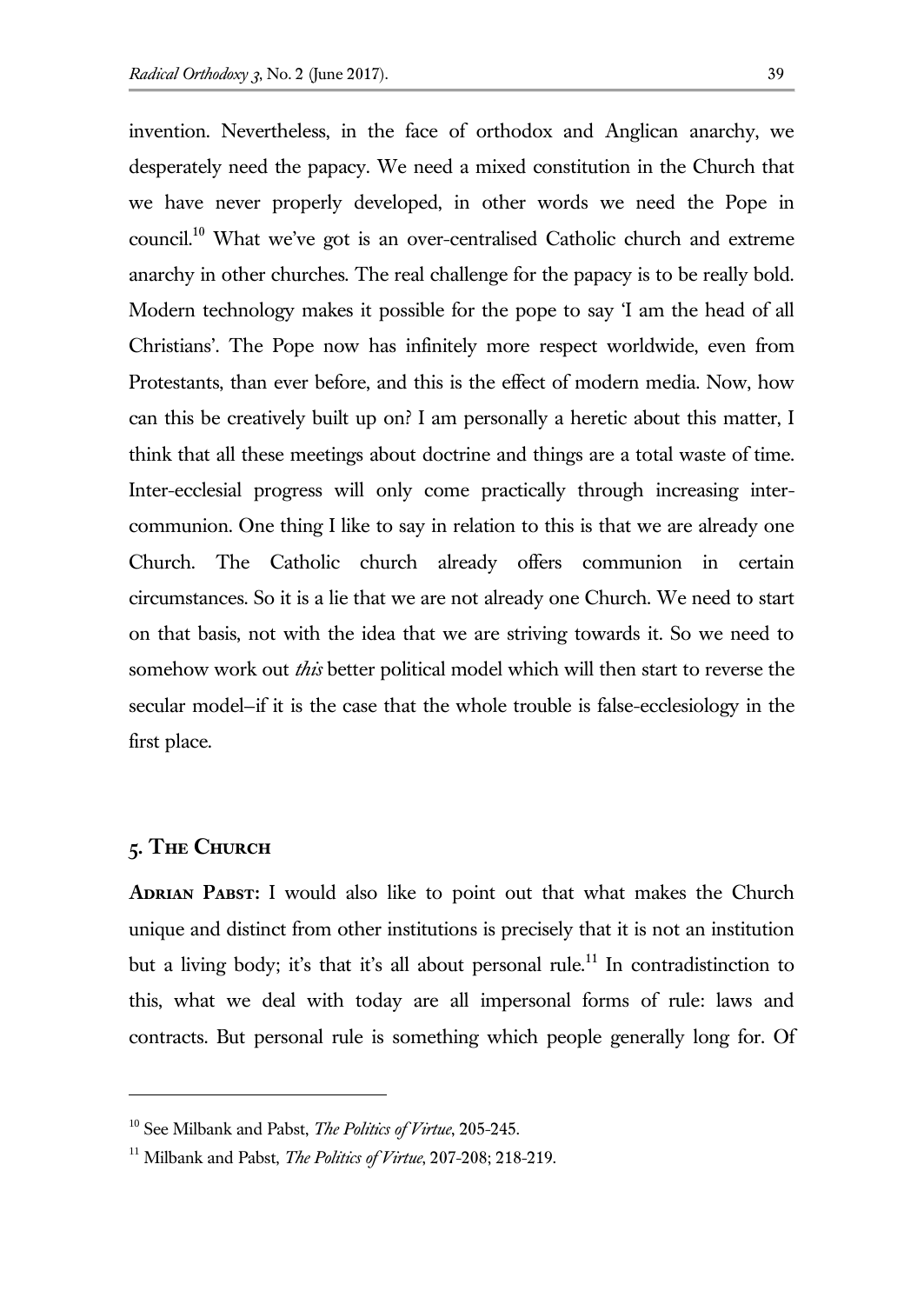course, you can take it to a very, very sinister extreme, in the form of fascism. But that is not too say that all forms of personal rule slide into that, you can have very virtuous forms of personal rule. And if you can offer a more virtuous form of personal rule, you can quite effortlessly appeal to this longing. That is where there is enormous potential politically—however we must at the same time recognise that the moment you institutionalise personal rule you get very problematic and often unexpected outcomes. The situation is not uncomplicated, but the fundamental difference of personal vs impersonal rule is crucially important if we are to move forward. Furthermore, what was historically novel and unique about Judaism and Christianity was precisely to articulate something people had never articulated before rather than to merely effect liberation from absolutism. When you look at, for instance, Ancient Egypt, the language of absolutism is of course anachronistic and we are projecting it back onto it, but as we know from the biblical stories, there is longing there for not just freedom *from* absolutism but also for a freedom *to* something positive that is there. This is not just something we invent later on, it is part of what it means to be human. Anthropology actually teaches us that most societies, even those that are, relatively speaking, more hierarchical rather than those that are more egalitarian, essentially function in accordance with this notion of mutual recognition.

**JOHN MILBANK:** And that is essentially why, as we say, the Church should reinvest in society, the economy, and politics in a plural way; not by dictating to people because that is never going to work, but by trying to form new bonds, new ties that can give people agency. I think a lot of this is about agency about this longing towards something positive, towards the ability to associate freely. A lot of people feel that they have essentially no agency and if the Church can give them both some space and some tools to regain a sense of agency, this would itself be a great victory. But I think that really is where the conversation ought to be at: to try and think of forms of communal, collective agency that aren't linked to just the state or are only limited to a global economy where very few of us